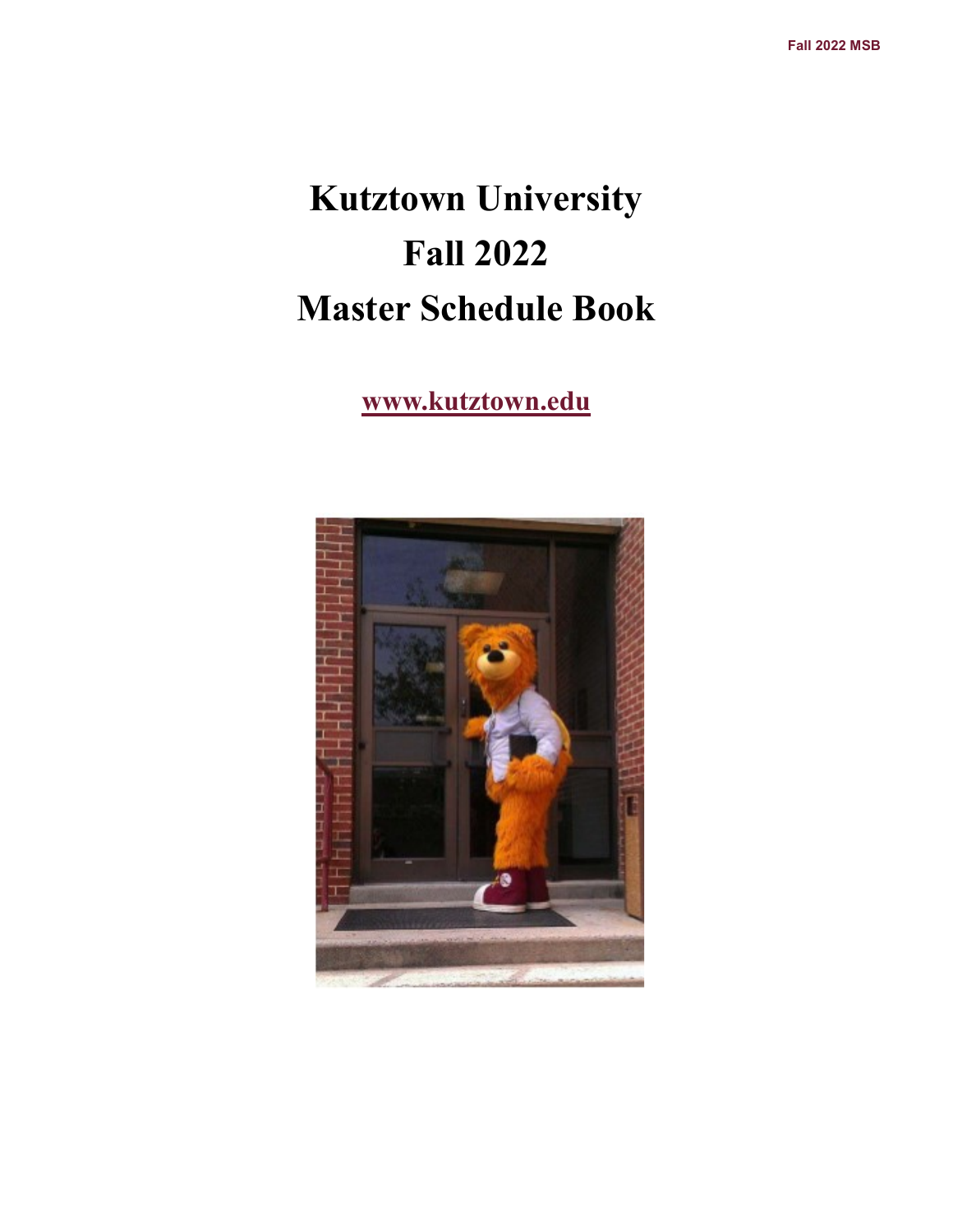| <b>Fall 2022 Calendar</b>                                                                                                      |                                                                                                                                                                     |  |  |  |  |  |
|--------------------------------------------------------------------------------------------------------------------------------|---------------------------------------------------------------------------------------------------------------------------------------------------------------------|--|--|--|--|--|
| *This calendar is tentative. Please visit http://calendar.kutztown.edu for updates.                                            |                                                                                                                                                                     |  |  |  |  |  |
| Monday, August 29th                                                                                                            | Fall semester classes begin at 8:00 AM for Undergrads and 7:00AM for Grads.<br>Clinical Experience Orientation 8:30 AM-1:00 PM, location TBA.                       |  |  |  |  |  |
| Monday, August 29th - Tuesday, September 6th                                                                                   | Late Registration and Drop Period for All students.                                                                                                                 |  |  |  |  |  |
| Monday, August 29th - Tuesday, October 18th                                                                                    | First Half Communication Design.                                                                                                                                    |  |  |  |  |  |
| Tuesday, August 30st- Friday, October 21st                                                                                     | First Half Clinical Experience.                                                                                                                                     |  |  |  |  |  |
| Saturday, September 3rd                                                                                                        | Saturday classes begin.                                                                                                                                             |  |  |  |  |  |
| Monday, September 5th                                                                                                          | Labor Day-University is closed                                                                                                                                      |  |  |  |  |  |
| Tuesday, September 6th                                                                                                         | Last day to add/drop a course in MyKU.                                                                                                                              |  |  |  |  |  |
| Wednesday, September 7th - Friday, November 4th                                                                                | "W" period. Students must come into the Registrar's Office to withdraw from a course.                                                                               |  |  |  |  |  |
| Friday, October 7th                                                                                                            | Last day for Undergraduate & Graduate students to apply for Fall 2022 graduation                                                                                    |  |  |  |  |  |
| Monday, October 10th                                                                                                           | Fall Break Administrative offices are open.                                                                                                                         |  |  |  |  |  |
| Wednesday, October 12th                                                                                                        | Mid Term.                                                                                                                                                           |  |  |  |  |  |
| Wednesday, October 19th- Saturday, December 17th                                                                               | Second Half Communication Design.                                                                                                                                   |  |  |  |  |  |
| Monday, October 24th - Thursday, December 15th                                                                                 | Second Half Clinical Experience.                                                                                                                                    |  |  |  |  |  |
| Tuesday, October 25th                                                                                                          | Incumbent Graduate registration begins for Spring 2023.                                                                                                             |  |  |  |  |  |
| Monday, October 31st                                                                                                           | Undergraduate Web Registration for Spring 2023 classes by appointment.                                                                                              |  |  |  |  |  |
| Tuesday, November 1st                                                                                                          | Advisement/registration of new Graduates, Post-Baccalaureate Certs, Prof Credits students.<br>(Once Matriculated)                                                   |  |  |  |  |  |
| Friday, November 4th                                                                                                           | Last day for Undergraduate students to make up "Incompletes" from Fall 2021<br>Last day to drop a class and receive a "W" for Fall 2021 See policy for information. |  |  |  |  |  |
| Tuesday, November 22nd                                                                                                         | Thanksgiving Recess begins at close classes                                                                                                                         |  |  |  |  |  |
| Monday, November, 28th                                                                                                         | Thanksgiving Recess ends at 8:00 AM for Undergrads and 7:00 AM for Grads                                                                                            |  |  |  |  |  |
| Saturday, December 10th                                                                                                        | Last day of regular classes for ALL students.                                                                                                                       |  |  |  |  |  |
| Monday, December 12th - Saturday, December 17th                                                                                | Final Examinations.                                                                                                                                                 |  |  |  |  |  |
| Wednesday, December 14th                                                                                                       | Last day for Graduate students to make up "Incompletes" from Spring 2021                                                                                            |  |  |  |  |  |
| Saturday, December 17th                                                                                                        | Last day of the semester.<br>December Commencement.                                                                                                                 |  |  |  |  |  |
| Questions or concerns regarding the calendar should be directed to the Interim Registrar, Ben Trout at regoffice@kutztown.edu. |                                                                                                                                                                     |  |  |  |  |  |
| Registration questions/concerns, Registrar's Office 610-683-4485 or via email at regoffice@kutztown.edu.                       |                                                                                                                                                                     |  |  |  |  |  |
| Computer access questions/concerns, IT Help Center 610-683-1511 or via email at helpcenter@kutztown.edu.                       |                                                                                                                                                                     |  |  |  |  |  |
|                                                                                                                                |                                                                                                                                                                     |  |  |  |  |  |
|                                                                                                                                | <b>Table of Contents</b>                                                                                                                                            |  |  |  |  |  |
|                                                                                                                                |                                                                                                                                                                     |  |  |  |  |  |
|                                                                                                                                |                                                                                                                                                                     |  |  |  |  |  |
|                                                                                                                                |                                                                                                                                                                     |  |  |  |  |  |
|                                                                                                                                |                                                                                                                                                                     |  |  |  |  |  |
|                                                                                                                                |                                                                                                                                                                     |  |  |  |  |  |
|                                                                                                                                |                                                                                                                                                                     |  |  |  |  |  |
|                                                                                                                                |                                                                                                                                                                     |  |  |  |  |  |
|                                                                                                                                |                                                                                                                                                                     |  |  |  |  |  |
|                                                                                                                                |                                                                                                                                                                     |  |  |  |  |  |
|                                                                                                                                |                                                                                                                                                                     |  |  |  |  |  |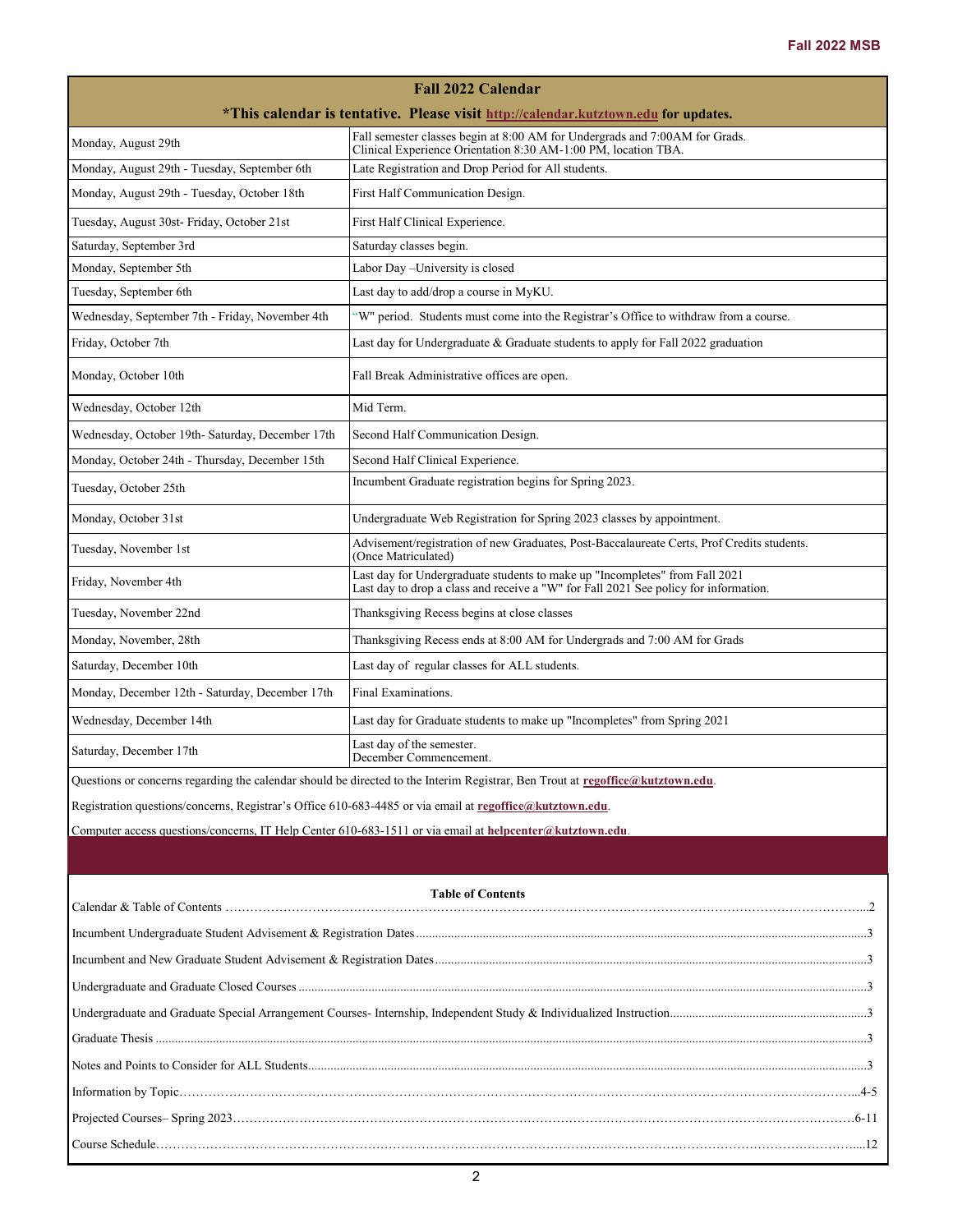#### **Incumbent Undergraduate Student Advisement & Registration Dates Spring 2023**

#### **Advisement Period …………………………………………………………………………………………..Monday, October 17th—Tuesday, November 15th Course Selection...........................................................................................................................................Monday, October 31st—Tuesday, November 29th**

Make an appointment to see your advisor (s) during the advisement period to determine the courses that you should schedule online. Any student who is unable to make an appointment with his/her Academic Advisor should see the Advisor's Department Chair.

#### **Advisement for Undergraduates with Multiple Programs, Secondary Ed Majors, and Major/Concentration Changes**

- **MULTIPLE PROGRAM STUDENTS** are students who have either declared two majors with the same degree designation (for example: DOUBLE MA-JORS - BA in History and a BA in Music) or declared two degree programs (for example: DUAL DEGREE – BA in Political Science and a BS in Criminal Justice). Students with multiple programs of study are required to have advisement sessions with the academic advisors from each major program of study. The academic advisor for the first declared major will be listed as the first advisor. The academic advisor for the additional major or degree will be listed as the second advisor. The first advisor may determine your registration type (see above). Both advisors may enter information on your Advisement Screen. The student will schedule courses during dates as listed online. **UNDERGRADUATE STUDENTS COMPLETING SIMULTANEOUS DEGREES NEED A MINIMUM OF 150 CREDITS.**
- **SECONDARY EDUCATION STUDENTS** are required to have advisement sessions with their academic advisor from the area of concentration (listed as the first advisor) and with their academic advisor from the Department of Secondary Education (listed as the second advisor). The first advisor may determine your Registration type. The student will schedule courses during dates as listed online.
- **STUDENTS WITH APPROVED CHANGES IN MAJOR OR CONCENTRATION** will consult with the newly assigned Academic Advisor for the course selection advisement as well as for various other academic concerns. The name of the new Academic Advisor is listed online.

#### **Incumbent and New Graduate Student Advisement & Registration Dates Spring 2023**

**Incumbent (Current) Graduate & Post-Baccalaureate Certification Registration …………………………………………………..Monday, October 24th Advisement/Registration of New Graduate, Post-Baccalaureate Cert, and Prof Credit Students (Once Matriculated) …………..Tuesday, November 1st**

While not required, graduate students are strongly urged to consult with their advisors regarding their course selections, degree requirements, candidacy, graduation requirements, or any other matter relating to their program. Post-Baccalaureate Certification students are required to have their initial registration approved by their advisor for their first semester as a certification student. It is strongly recommended that consultation be made with their advisor for subsequent registrations.

## **Undergraduate and Graduate Closed Courses**

Course Permission Forms are available in the Registrar's Office for students seeking registration into a closed course. Students must obtain the signature/ approval of the instructor, and in the College of Business, these forms must also be signed by the chair of Business Administration. Once the appropriate signatures are received, students can bring the form(s) back to the Registrar's office to have the course(s) added to their schedules.

## **Undergraduate and Graduate Special Arrangement Courses-Internship, Independent Study & Individualized Instruction**

- 1. Secure the appropriate form at the academic department for the course.<br>
2. Follow the directions on the form.<br>
2. Submit the completed form with signatures at your designated registrations
- Follow the directions on the form.
- Submit the completed form with signatures at your designated registration time.

#### **Graduate Thesis**

Forms with appropriate approvals must be submitted at the time the student registers for a given semester. See Calendar for deadline. The student's procedure to accomplish this is as follows:

- Secure the appropriate form from the department in which the course will be taught.
- 2. Secure the approval of the course instructor and Department Chair.<br>3. Deliver the form to the Dean's Office of the department in which the
- Deliver the form to the Dean's Office of the department in which the course resides to seek his/her approval.
- 4. The student should report back in 3 business days to determine if the Dean or his/her designee has approved or denied the request. If the request is denied, the student, as well as the Chair and Instructor, will be informed.
- 5. If the request is approved, the student will collect the form and deliver it to the Dean of Graduate Studies to seek approval. The student should report back to this office in 3 business days to determine if the course request has been approved.
- 6. If approved, the student shall submit the form with all appropriate signatures to the Registrar's Office. If the request is denied, the Dean of Graduate Studies will so inform the student, College Dean, Department Chair, and Instructor.

#### **Notes and Points to Consider for All Students**

- Resolve all negative service indicators that restrict registration before you register.
- Check the schedule for courses you intend to take. Consult your advisor if they are not offered.
- Select courses that do not conflict or meet at a location other than the place desired.
- Select your desired science laboratory, the corresponding lecture section will automatically be added to your schedule.
- Select the correct sequence of courses by observing course prerequisites.
- Select courses that complete requirements within your particular curriculum.
- Obtain permission to schedule 18+ Undergraduate credits. Additional credits require permission from your Dept Chair and will result in an additional charge.
- Obtain the permission of the instructor to enroll in 400 level courses which are generally limited to junior, senior, and graduate students.
- Plan your program carefully with the full participation of your Advisor. You are responsible for your schedule.
- Drop or withdraw course(s) within the set time limits to avoid punitive grades and limit the effects on your bill and/or financial aid.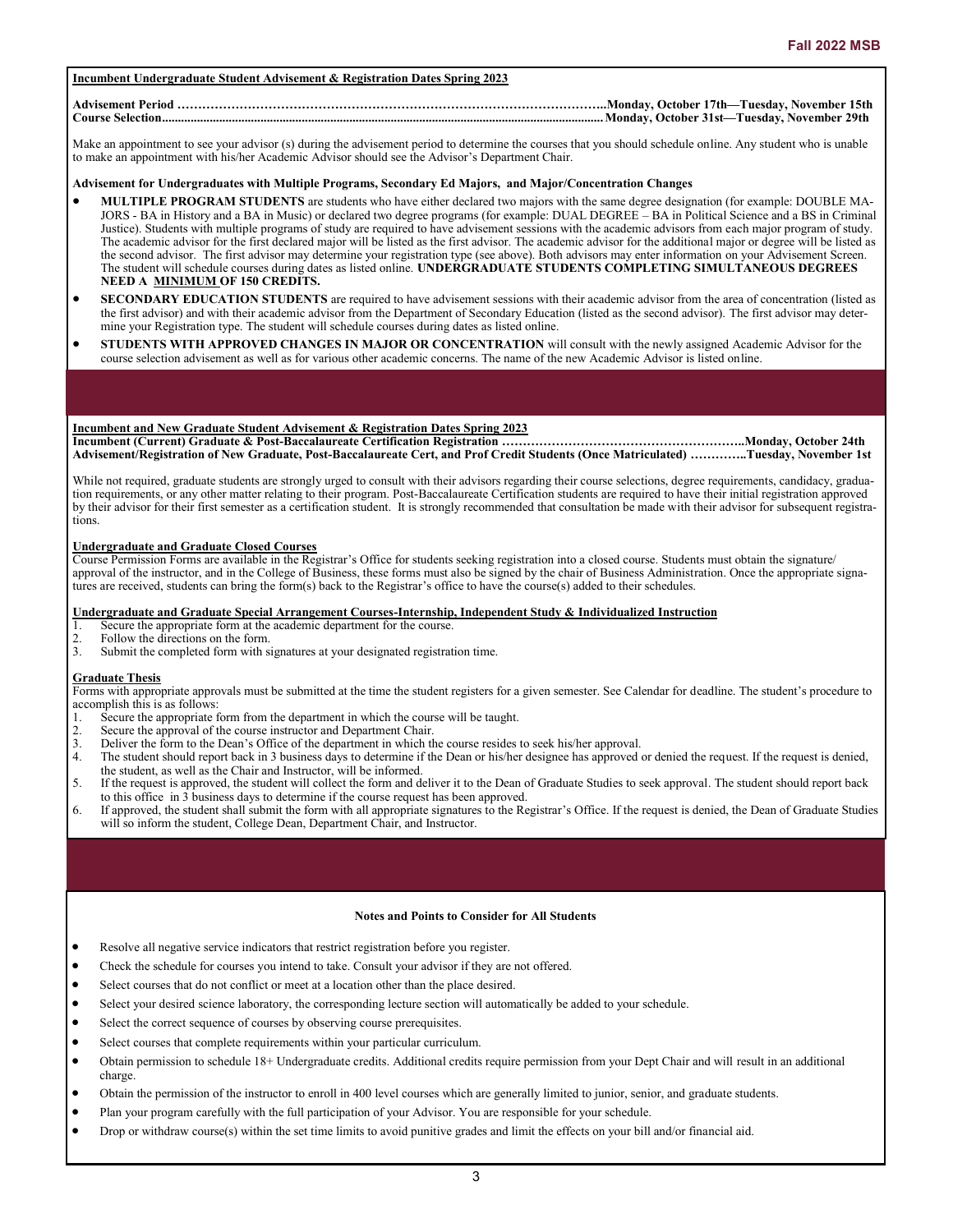|                                                                                          |                                                                                                                                                                                                                                                                                                                                                                                                                                                                                                                                                                                                                                                                                                                                                                                                                                                                                                                                                                                                                                                                                                                                                                                                                                                                                                                                                                                                                                                        |                                                                                                                                                                                                                                                                                                             |           | <b>Information by Topic</b>                                                                                                                                                                             |           |                      |           |                     |
|------------------------------------------------------------------------------------------|--------------------------------------------------------------------------------------------------------------------------------------------------------------------------------------------------------------------------------------------------------------------------------------------------------------------------------------------------------------------------------------------------------------------------------------------------------------------------------------------------------------------------------------------------------------------------------------------------------------------------------------------------------------------------------------------------------------------------------------------------------------------------------------------------------------------------------------------------------------------------------------------------------------------------------------------------------------------------------------------------------------------------------------------------------------------------------------------------------------------------------------------------------------------------------------------------------------------------------------------------------------------------------------------------------------------------------------------------------------------------------------------------------------------------------------------------------|-------------------------------------------------------------------------------------------------------------------------------------------------------------------------------------------------------------------------------------------------------------------------------------------------------------|-----------|---------------------------------------------------------------------------------------------------------------------------------------------------------------------------------------------------------|-----------|----------------------|-----------|---------------------|
| 400-level courses                                                                        | Courses at the 400-level are graduate courses open to undergraduate students in their junior or senior year who have a<br>cumulative grade point average of 2.90 or better. Undergraduates who have less than the required average must obtain<br>written permission from the instructor and submit it with their registration forms.                                                                                                                                                                                                                                                                                                                                                                                                                                                                                                                                                                                                                                                                                                                                                                                                                                                                                                                                                                                                                                                                                                                  |                                                                                                                                                                                                                                                                                                             |           |                                                                                                                                                                                                         |           |                      |           |                     |
| <b>Academic Probation</b>                                                                | Undergraduate students on Academic Probation during the current semester are allowed to register for no more than 15<br>credits for a subsequent semester without permission.                                                                                                                                                                                                                                                                                                                                                                                                                                                                                                                                                                                                                                                                                                                                                                                                                                                                                                                                                                                                                                                                                                                                                                                                                                                                          |                                                                                                                                                                                                                                                                                                             |           |                                                                                                                                                                                                         |           |                      |           |                     |
| <b>Academic Progress &amp; Eligibility</b>                                               |                                                                                                                                                                                                                                                                                                                                                                                                                                                                                                                                                                                                                                                                                                                                                                                                                                                                                                                                                                                                                                                                                                                                                                                                                                                                                                                                                                                                                                                        | See Financial Aid's website: Financial Aid - Kutztown University.                                                                                                                                                                                                                                           |           |                                                                                                                                                                                                         |           |                      |           |                     |
| Academic Warning                                                                         |                                                                                                                                                                                                                                                                                                                                                                                                                                                                                                                                                                                                                                                                                                                                                                                                                                                                                                                                                                                                                                                                                                                                                                                                                                                                                                                                                                                                                                                        | Undergraduates on Academic Warning should not select more than 15 credits without permission.                                                                                                                                                                                                               |           |                                                                                                                                                                                                         |           |                      |           |                     |
| <b>Auditing a Course</b>                                                                 |                                                                                                                                                                                                                                                                                                                                                                                                                                                                                                                                                                                                                                                                                                                                                                                                                                                                                                                                                                                                                                                                                                                                                                                                                                                                                                                                                                                                                                                        | Please see Academic Policy Information in the Kutztown University Undergraduate Catalog, Kutztown University<br><b>Course Catalogs - Kutztown University.</b>                                                                                                                                               |           |                                                                                                                                                                                                         |           |                      |           |                     |
| <b>Building Codes</b>                                                                    | AF                                                                                                                                                                                                                                                                                                                                                                                                                                                                                                                                                                                                                                                                                                                                                                                                                                                                                                                                                                                                                                                                                                                                                                                                                                                                                                                                                                                                                                                     | Academic Forum                                                                                                                                                                                                                                                                                              | GC        | Graduate Center                                                                                                                                                                                         | LY        | Lytle Hall           | <b>SH</b> | Sharadin Art Studio |
|                                                                                          | BН                                                                                                                                                                                                                                                                                                                                                                                                                                                                                                                                                                                                                                                                                                                                                                                                                                                                                                                                                                                                                                                                                                                                                                                                                                                                                                                                                                                                                                                     | Boehm Science Building                                                                                                                                                                                                                                                                                      | <b>GR</b> | Grim-Knedler Sci Building                                                                                                                                                                               | OM        | Old Main             |           |                     |
|                                                                                          | ΒK                                                                                                                                                                                                                                                                                                                                                                                                                                                                                                                                                                                                                                                                                                                                                                                                                                                                                                                                                                                                                                                                                                                                                                                                                                                                                                                                                                                                                                                     | <b>Beekey Building</b>                                                                                                                                                                                                                                                                                      | HO        | Honors Hall                                                                                                                                                                                             | RS        | <b>Risley Hall</b>   |           |                     |
|                                                                                          | DF                                                                                                                                                                                                                                                                                                                                                                                                                                                                                                                                                                                                                                                                                                                                                                                                                                                                                                                                                                                                                                                                                                                                                                                                                                                                                                                                                                                                                                                     | DeFrancesco Building                                                                                                                                                                                                                                                                                        | ΚY        | Keystone Hall                                                                                                                                                                                           | <b>RL</b> | Rohrbach Library     |           |                     |
|                                                                                          | FS                                                                                                                                                                                                                                                                                                                                                                                                                                                                                                                                                                                                                                                                                                                                                                                                                                                                                                                                                                                                                                                                                                                                                                                                                                                                                                                                                                                                                                                     | Freyberger Schoolhouse                                                                                                                                                                                                                                                                                      | LC        | Learning Center                                                                                                                                                                                         | <b>SA</b> | Schaeffer Auditorium |           |                     |
| <b>Campus Store</b>                                                                      |                                                                                                                                                                                                                                                                                                                                                                                                                                                                                                                                                                                                                                                                                                                                                                                                                                                                                                                                                                                                                                                                                                                                                                                                                                                                                                                                                                                                                                                        | Please see KU Campus Store   KU Campus Store (kubstore.com) for information regarding KU Campus Store.                                                                                                                                                                                                      |           |                                                                                                                                                                                                         |           |                      |           |                     |
| <b>Degree Requirements for</b><br><b>Transfer Students</b>                               |                                                                                                                                                                                                                                                                                                                                                                                                                                                                                                                                                                                                                                                                                                                                                                                                                                                                                                                                                                                                                                                                                                                                                                                                                                                                                                                                                                                                                                                        | Undergraduate students transferring from any institution of higher education must complete half of the minimum semester<br>hour degree requirements in their major and minor field at Kutztown at the upper level. For more details please refer to the<br>Residency Policy also listed under this section. |           |                                                                                                                                                                                                         |           |                      |           |                     |
| <b>Disabilities</b>                                                                      | If you received disability support services in high school through an IEP or 504 plan or had accommodations while en-<br>rolled at another university, you may be able to receive similar support at KU. If you have a disability and have not needed<br>or received prior accommodations, but anticipate needing support in order to have equal access to programs, services, or<br>facilities, you may also request services through the Disability Services Office (DSO).<br>To ensure that accommodations are in place for the start of the semester, complete the steps below as soon as possible.<br>1. Download the Accommodations Request Form and Documentation Guidelines file at Requesting Accommodations -<br><b>Disability Services - Kutztown University</b><br>2. Submit all documents to the DSO as soon as possible.                                                                                                                                                                                                                                                                                                                                                                                                                                                                                                                                                                                                                 |                                                                                                                                                                                                                                                                                                             |           |                                                                                                                                                                                                         |           |                      |           |                     |
|                                                                                          |                                                                                                                                                                                                                                                                                                                                                                                                                                                                                                                                                                                                                                                                                                                                                                                                                                                                                                                                                                                                                                                                                                                                                                                                                                                                                                                                                                                                                                                        | Please contact the DSO at 610-683-4108 or $DSO(\hat{a})$ <b>kutztown.edu</b> if you have any questions.                                                                                                                                                                                                     |           |                                                                                                                                                                                                         |           |                      |           |                     |
| <b>Distance Education</b>                                                                |                                                                                                                                                                                                                                                                                                                                                                                                                                                                                                                                                                                                                                                                                                                                                                                                                                                                                                                                                                                                                                                                                                                                                                                                                                                                                                                                                                                                                                                        | There are 4 types of distance education: Blended - courses meet 30-79% online; 80-99% online; 100% Online and 100%<br>Online Synch (online but meet at a specific time). Sections 800-809 represent Graduate distance education; 810-819 repre-<br>sent Undergraduate distance education.                   |           |                                                                                                                                                                                                         |           |                      |           |                     |
| <b>FERPA (Family Educational</b><br><b>Rights and Privacy Act of 1974</b><br>as amended) | This federal law provides that institutions may not disclose information about students nor permit inspection of their rec-<br>ords without their permission unless such action is covered by certain exceptions stipulated in the act. The full provisions<br>are available at FERPA - Kutztown University                                                                                                                                                                                                                                                                                                                                                                                                                                                                                                                                                                                                                                                                                                                                                                                                                                                                                                                                                                                                                                                                                                                                            |                                                                                                                                                                                                                                                                                                             |           |                                                                                                                                                                                                         |           |                      |           |                     |
| <b>Final Examinations</b>                                                                |                                                                                                                                                                                                                                                                                                                                                                                                                                                                                                                                                                                                                                                                                                                                                                                                                                                                                                                                                                                                                                                                                                                                                                                                                                                                                                                                                                                                                                                        | Please see Final Exam Schedule - Academic Calendar - Kutztown University for a detailed guide to Final Examina-<br>tions. See policy below for conflicts.                                                                                                                                                   |           |                                                                                                                                                                                                         |           |                      |           |                     |
| <b>Final Examinations Conflict</b><br><b>Policy – Undergraduate Students</b>             | The student has the option to take all examinations as scheduled during final examination week. If a student has a conflict<br>of two final examinations at the same time, or three or more in one day, the student should try to resolve the conflict direct-<br>ly with the instructor(s) involved. In the event the conflict(s) cannot be resolved informally, the student may seek a resolu-<br>tion in the following manner:<br>1. Complete the "Final Examination Conflict Form" located on the Registrar's website by the end of week ten of the se-<br>mester. If the student does not apply by this date, the conflict(s) may not be resolved to the student's satisfaction.<br>2. Present this form to the instructor with the highest numbered course to schedule an alternate time to take the final exami-<br>nation during final examination week. If conflicting final examinations are for the same numbered course, the course with<br>the largest enrollment will take precedence; that is, the smaller enrolled course final examination needs to be rescheduled.<br>3. If the necessary rescheduling cannot be resolved through the instructor(s) involved and both courses are in the same<br>college, the academic dean will make the rescheduling decision.<br>4. If the rescheduling cannot be resolved through the instructors and the courses are in different colleges, the Provost will<br>make the rescheduling decision. |                                                                                                                                                                                                                                                                                                             |           |                                                                                                                                                                                                         |           |                      |           |                     |
| <b>Grade Point Average/Quality</b><br>Point Average (GPA/QPA)                            | The GPA in a student's major program is based on all courses taken which the department allows to count toward the<br>major, regardless of whether the student uses the courses to fulfill major program requirements or as electives, concomitant<br>courses, or General Education. One way for Undergraduate students to raise their GPA is to repeat courses in which they<br>anticipate earning a higher grade. (Note: Repeats of passed courses do not count toward the academic progress re-<br>quirements for financial aid).                                                                                                                                                                                                                                                                                                                                                                                                                                                                                                                                                                                                                                                                                                                                                                                                                                                                                                                   |                                                                                                                                                                                                                                                                                                             |           |                                                                                                                                                                                                         |           |                      |           |                     |
| Grading                                                                                  |                                                                                                                                                                                                                                                                                                                                                                                                                                                                                                                                                                                                                                                                                                                                                                                                                                                                                                                                                                                                                                                                                                                                                                                                                                                                                                                                                                                                                                                        |                                                                                                                                                                                                                                                                                                             |           | The following grade options are available: A (4.0), A- (3.67), B+ (3.33), B (3.0), B- (2.67), C+ (2.33), C (2.0), D(1.0), F<br>$(0.0)$ *Please note that there are no A+, C-, D+ or D– grading options. |           |                      |           |                     |
| <b>Graduation</b>                                                                        |                                                                                                                                                                                                                                                                                                                                                                                                                                                                                                                                                                                                                                                                                                                                                                                                                                                                                                                                                                                                                                                                                                                                                                                                                                                                                                                                                                                                                                                        | Apply through MyKU. To change a name, submit a copy of a marriage certificate, a divorce decree indicating a change of<br>name, or a court order to the Registrar's Office. Check calendar for deadline.                                                                                                    |           |                                                                                                                                                                                                         |           |                      |           |                     |
| The Health Center at Beck Hall                                                           |                                                                                                                                                                                                                                                                                                                                                                                                                                                                                                                                                                                                                                                                                                                                                                                                                                                                                                                                                                                                                                                                                                                                                                                                                                                                                                                                                                                                                                                        | Please see Clinical Services - Kutztown University for information regarding Health and Wellness Services.                                                                                                                                                                                                  |           |                                                                                                                                                                                                         |           |                      |           |                     |
| <b>Housing, Residence Life</b>                                                           |                                                                                                                                                                                                                                                                                                                                                                                                                                                                                                                                                                                                                                                                                                                                                                                                                                                                                                                                                                                                                                                                                                                                                                                                                                                                                                                                                                                                                                                        | Please see Housing, Residence Life, and Dining - Kutztown University for information regarding Housing and Resi-<br>dence Life.                                                                                                                                                                             |           |                                                                                                                                                                                                         |           |                      |           |                     |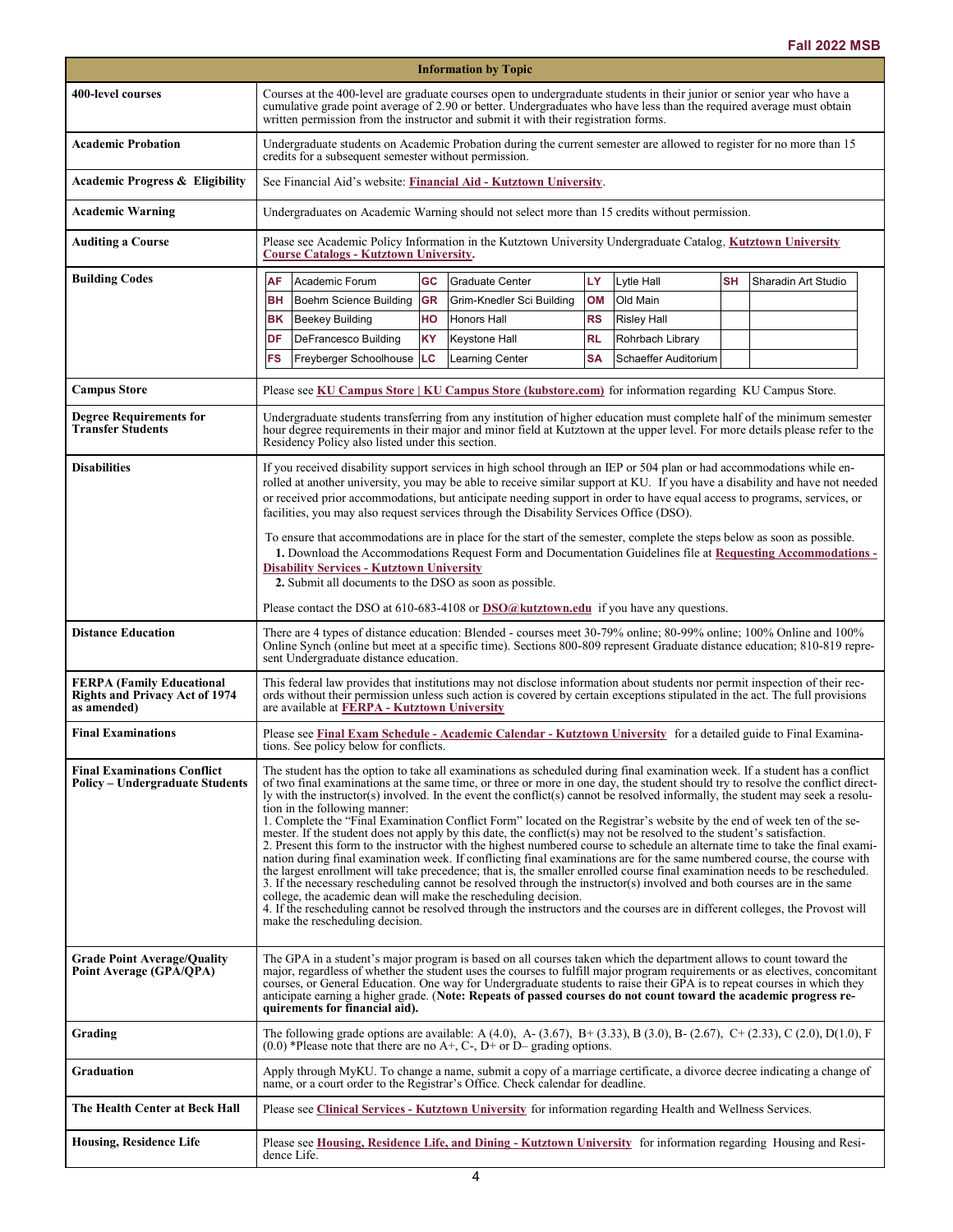| <b>Information by Topic</b>                                               |                                                                                                                                                                                                                                                                                                                                                                                                                                                                                                                                                                                                                                                                                                                                                                                                                                                                     |  |  |  |  |
|---------------------------------------------------------------------------|---------------------------------------------------------------------------------------------------------------------------------------------------------------------------------------------------------------------------------------------------------------------------------------------------------------------------------------------------------------------------------------------------------------------------------------------------------------------------------------------------------------------------------------------------------------------------------------------------------------------------------------------------------------------------------------------------------------------------------------------------------------------------------------------------------------------------------------------------------------------|--|--|--|--|
| <b>Leave of Absence- Under-</b><br>graduates                              | Please see Academic Policy Information in the Kutztown University Undergraduate or Graduate Catalog go to: Kutztown Uni-<br>versity Course Catalogs - Kutztown University. Forms are located on the Registrar's Office webpage. See Online Calendar for                                                                                                                                                                                                                                                                                                                                                                                                                                                                                                                                                                                                             |  |  |  |  |
| Meal Plan & Dining Flex<br><b>Dollars Information</b>                     | Please see Dining Services - Kutztown University or information regarding KU Dining Services.                                                                                                                                                                                                                                                                                                                                                                                                                                                                                                                                                                                                                                                                                                                                                                       |  |  |  |  |
| Meeting Days in MyKU                                                      | M-Monday T-Tuesday W-Wednesday H-Thursday F-Friday A-Saturday S-Sunday                                                                                                                                                                                                                                                                                                                                                                                                                                                                                                                                                                                                                                                                                                                                                                                              |  |  |  |  |
| <b>Permit to Study at Another</b><br>Institution<br>(Undergraduate)       | Undergraduate students wishing to study at another college and transfer the credits earned to Kutztown must obtain permission,<br>in writing, prior to enrollment. This form is available at Forms - Kutztown University.                                                                                                                                                                                                                                                                                                                                                                                                                                                                                                                                                                                                                                           |  |  |  |  |
| Repeating a course<br>(Undergraduate)                                     | Undergraduate students will be limited to a <i>maximum</i> total of six (6) repeats. A single course can be repeated a <i>maximum</i> of<br><i>three</i> $(3)$ times. Only the most recent grade will be calculated in the GPA and the total credits needed for graduation. The course<br>must be repeated at Kutztown. Students must obtain permission from the Dean of the student's major to take a course beyond the<br>maximum number of repeats for an individual course OR the overall maximum repeats.                                                                                                                                                                                                                                                                                                                                                      |  |  |  |  |
| <b>Residency Policy</b>                                                   | All first baccalaureate degree students must take at least 30 of the last 60 credits and at least 50% of their major credits at<br>Kutztown University.                                                                                                                                                                                                                                                                                                                                                                                                                                                                                                                                                                                                                                                                                                             |  |  |  |  |
| <b>Section Codes</b>                                                      | The first digit of the section indicates when or where a course is held:<br>$0/1 =$ Day, $2 =$ Monday Evening, $3 =$ Tuesday Evening, $4 =$ Wednesday Evening, $5 =$ Thursday Evening,<br>6 Two Evenings, a Saturday, or an Evening and a Saturday, 8 = Distance Education or Off Campus,<br>9 Special Arrangement (Individualized Instruction, Independent Study, Thesis, & Internship)                                                                                                                                                                                                                                                                                                                                                                                                                                                                            |  |  |  |  |
| <b>Student Right to Know and</b><br><b>Campus Security Act of</b><br>1990 | Information on campus crime statistics and a description of policies relating to campus security are available by contacting the<br>Director of Public Safety at 610-683-4002.                                                                                                                                                                                                                                                                                                                                                                                                                                                                                                                                                                                                                                                                                      |  |  |  |  |
| <b>Supplemental Instruction</b><br>(SI)                                   | Supplemental Instruction targets traditionally difficult courses. SI leaders attend class and hold 3 out-of-class sessions per week.<br>Students discover an appropriate application of study strategies as they review course content material. SI leaders are students<br>who have excelled in the particular course and have been trained to be SI leaders. The sessions are open to the students who are<br>enrolled in the SI course. For more information, please contact Academic Enrichment at 610-683-4726.                                                                                                                                                                                                                                                                                                                                                |  |  |  |  |
| "10 Year" Policy<br>(Undergraduates)                                      | The University welcomes the return of Undergraduate students who for various reasons did not complete their degrees. Such<br>students should be aware that courses taken in their major discipline ten years or more prior to the resumption of study might not<br>be counted toward graduation. Such courses may no longer be considered to be current or be required for the degree. The Regis-<br>trar in consultation with the chair of the department of the student's major determines the acceptability of these credits; however,<br>students may request the re-evaluation of the Registrar's decision by submitting a petition to the Undergraduate Exception Com-<br>mittee.                                                                                                                                                                             |  |  |  |  |
| <b>Transcript Requests</b>                                                | Official transcript requests can now be made online through MyKU or via PDF on the Registrar's Office webpage: Transcripts -<br>Registrar's Office - Kutztown University. Please allow 2-3 business days after receipt for processing.                                                                                                                                                                                                                                                                                                                                                                                                                                                                                                                                                                                                                              |  |  |  |  |
| Tuition, Fees, Billing, and<br><b>Refund Policy</b>                       | See Office of Student Accounts' website: Brief Billing Information - Kutztown University. For refund information: Refunds -<br>Office of Student Accounts - Kutztown University. For information regarding Withdrawals (course and semester) & when<br>reductions may occur: Withdrawal - Kutztown University.                                                                                                                                                                                                                                                                                                                                                                                                                                                                                                                                                      |  |  |  |  |
| <b>Verification of Enrollment</b>                                         | Enrollment verifications can be obtained through MyKU account.                                                                                                                                                                                                                                                                                                                                                                                                                                                                                                                                                                                                                                                                                                                                                                                                      |  |  |  |  |
| <b>Veterans</b>                                                           | Veterans eligible for educational benefits under the G.I. Bill should contact the certifying official Kate Peffley at 610-683-4505<br>or Peffley@kutztown.edu.                                                                                                                                                                                                                                                                                                                                                                                                                                                                                                                                                                                                                                                                                                      |  |  |  |  |
| Withdrawal from<br><b>Individual Courses</b>                              | Courses dropped during the drop/add period of the semester will not be recorded on the student's permanent transcript. Students<br>may withdraw from individual courses with a grade of "W" between the second and tenth week of the semester. After the tenth<br>week of the semester and through the last day of classes, a student who withdraws will receive a grade determined by the instruc-<br>tor. Failure to drop a class from which a student is registered but is not attending will result in a grade of "FN" for that course.                                                                                                                                                                                                                                                                                                                         |  |  |  |  |
| Withdrawal from Institu-<br>tion Federal Aid Recipients                   | See Financial Aid's website: Financial Aid - Kutztown University.                                                                                                                                                                                                                                                                                                                                                                                                                                                                                                                                                                                                                                                                                                                                                                                                   |  |  |  |  |
| Withdrawal from the<br>University-<br><b>Undergraduates</b>               | Any student leaving the University prior to the end of any academic term must officially withdraw. The student should contact<br>the Registrar's Office to initiate the formal withdrawal process. The date the Registrar's Office receives the withdrawal form<br>with the student's original signature is the student's official date of withdrawal from the University. If the student com-<br>pletes the withdrawal process with the Registrar's Office two weeks prior to the start of finals, the student will receive "W"<br>grades for all courses. If the student completes the withdrawal process after that point, the student will receive a grade determined<br>by the instructor. Please note that failure to complete the withdrawal process may result in failing grades in all courses being<br>taken at the time of withdrawal.                   |  |  |  |  |
| Withdrawal from the<br>University– Graduates                              | Graduate Students have six years from the first day of their first class to complete their studies and are not required to attend<br>every semester. If a student wishes to withdraw from all courses; whether just for that semester or permanently, the student will<br>need to complete and submit the withdrawal form. If the form is completed after the first week of the start of classes and before<br>the two week period before the start of finals, the student will receive "W" grades for all courses. If submitted after the two week<br>period before the start of finals and through the last day of classes, the student will receive a grade (s) which will be determined<br>by the instructor (s). The date the Registrar's Office receives notification in writing with the student's original signature is<br>the official date of withdrawal. |  |  |  |  |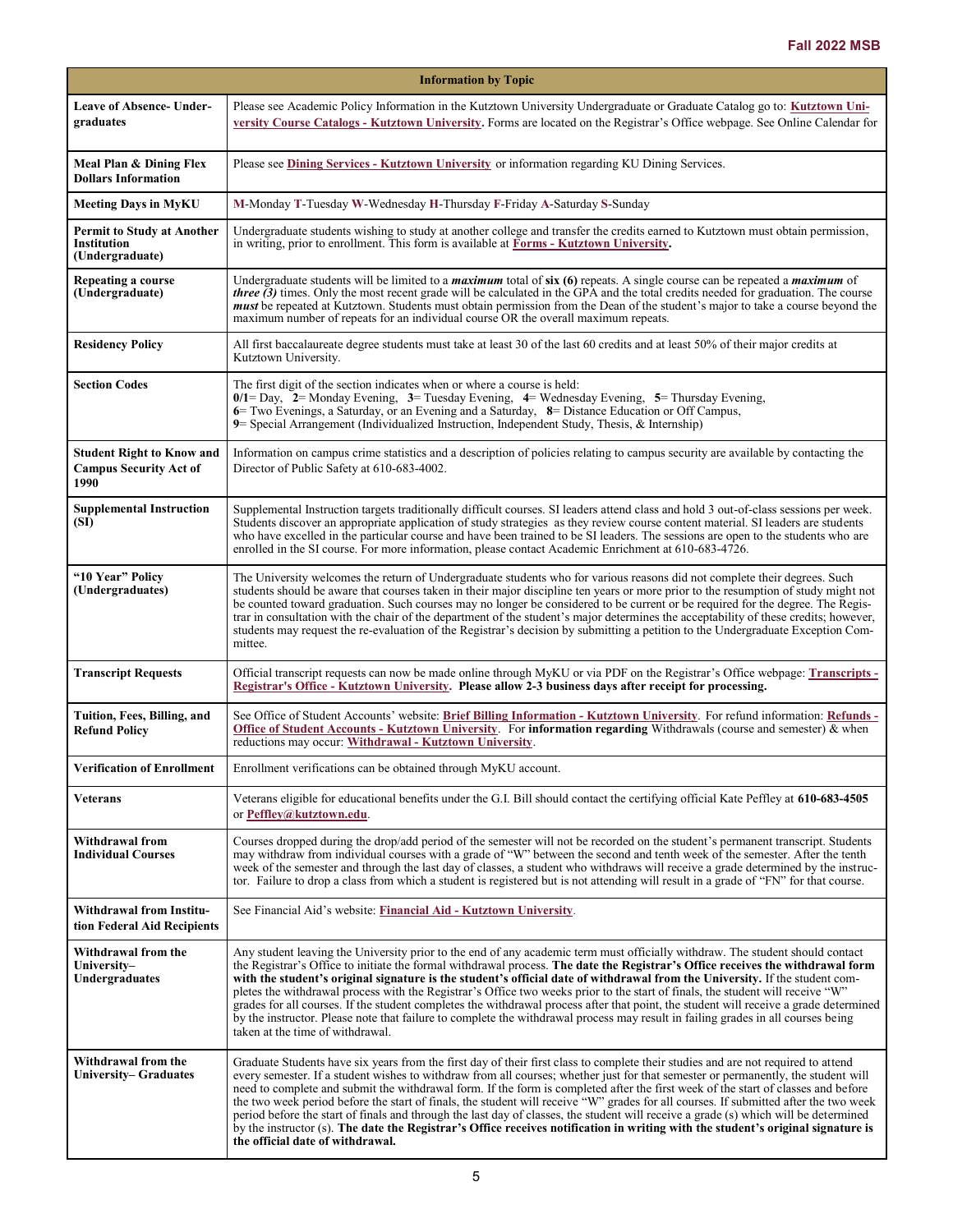## **ACC**

ACC 121 Financial Accounting ACC 122 Managerial Accounting ACC 305 Cost Accounting ACC 312 Accounting Information Systems ACC 317 Tax Accounting I ACC 318 Tax Accounting II ACC 321 Intermediate Accounting I ACC 322 Intermediate Accounting II ACC 325 Not-For-Profit and Governmental Accounting ACC 330 Auditing Practice and Standards

### **ANT**

ANT 10CD Cultural Anthropology ANT 20 Physical Anthropology ANT 30 Introduction to Archaeology ANT 131 New World Archaeology ANT 165 Muslim Middle East ANT/SOC 236 Ethnographic Research Methods ANT 224 Death & Dying ANT 258QL Forensic Anthropology ANT 212CDWI Shamans, Witches & Magic ANT 215 Genders Across Cultures ANT 217 ANT of Frauds ANT 274 Human Origins ANT 380CTWI Senior Seminar in Anthropology

#### **APD**

APD 141 Intro to Visual Storytelling APD 148 Game Design & Prototyping APD 171 Introduction to 3D Modeling/Rendering APD 231 Introduction to 2D Animation APD 240 Intro to 3D Animation APD 260 Advanced Animation Tech II APD/ART 271 3 D Prototyping APD 302 Digital Futures APD 303 Senior Seminar APD 320 Digital Team Process APD 370 Senior Project I APD 380 Senior Project II APD 341-345 Visual Storytelling Studio I-V APD 351-355 3D Model Rendering Studio I-V APD 361-365 Animation Studio I-V

#### **ARC**

ARC 15VL Art, Design & Visual Culture ARC/HUM/WGS 211VLCD Women in the Arts ARC 300 Visual Culture: Critical Practice

#### **ARH**

ARH 024VL Art History A: Prehistory-1200 CE ARH 025VL Art History B ARH 026VL Art History C: 1850-Today ARH 027 His of Animation, Game Art & Interact Media ARH 124WICT Art History A: Prehistory-1200 CE ARH 125WICT Art History B ARH 126 Art History C: 1850-Today ARH 128 Global Survey ARH 309 Art Since 1950 ARH 334VLWI American Art ARH 336 Paragone: Rivalry in the Arts ARH 364 Art & Sport ARH 365 Cut/Paste: History of Collage ARH 380 Seminar in Art History ARH 385 Select Topics in Art History ARH 390 Internship in Art History

## **ART**

ART 010VL Experiencing Art ART 031VL Two-Dimensional Design ART 032VL Three-Dimensional Design ART 41 Textiles & Materials Studies for Non-Majors ART 42 Intro Weaving for Non-Majors ART 62 Intro Ceramics for Non-Majors

ART 141 Int Textiles & Material Studies ART 142 Introduction to Weaving ART 161 Introduction to Ceramics ART/FAR 182CP Introduction to Time-Based Media ART 331-332 Animation Studio I & II ART 360 Ceramics Studio

## **ARU**

ARU 132CD Art in Alternative Settings ARU 210 Learning Visual Arts: Childhood ARU/MUU/EEU 236 The Arts & Pre-K Education ARU 241 Color, Perception, Properties & Practices ARU 301 Art Education Field Experience ARU 310 Learning Visual Arts: Adolescence ARU 330 Studio Thinking ARU 331CD Designing for Disabilities ARU 390 Clinical Experience and Practicum I ARU 391 Clinical Experience and Practicum II ARU 399 Student Exhibition ARU 401 Learning Visual Arts: Childhood ARU 430 Studio Thinking ARU 475 Art Ed Field Experience ARU 490 Clinical Exp & Practicum I ARU 491 Clinical Exp & Practicum II ARU 536 Art Curriculum ARU 564 Ethical and Legal Issues in the Arts ARU 565 Developing the Leader in You ARU 595 Graduate Master's Seminar

#### **AST**

AST/WGS 16 Core to the Cosmos: Contribs of Women to AST AST 250 Advances in Planetary Science AST 370 Research in Astronomy

## **BIO**

BIO 10 Introduction to Biology Lecture/Lab BIO 12 Intro to Biology; Human Biology Lecture/Lab BIO 104 Principles of Biology Lecture/Lab BIO 106 Introduction to Zoology Lecture/Lab BIO 108 Introduction to Botany Lecture/Lab BIO 122 Anatomy & Physiology II Lecture/Lab BIO 130 Environmental Issues: Global Perspectives BIO 140 Biology & Society BIO 146 Basic Nutrition & Diet Therapy BIO 216QL Genetics Lecture/Lab BIO/ENV 222WI Environmental Biology Lecture/Lab BIO 232 Plant Physiology Lecture/Lab BIO 235 General Physiology Lecture/Lab BIO 252 Cellular Physio/Metabolism BIO 270CTWI Research Methods Lecture/Lab BIO 306 Food Microbiology Lecture/Lab BIO 308 Ornithology Lecture/Lab BIO 322 Pop & Community Lecture/Lab BIO 336 Medical Microbiology Lecture/Lab BIO 342 Herpetology Lecture/Lab BIO 350 Cell Biology Lecture/Lab BIO 370 Research in Biology BIO 380 Senior Seminar in Biology BIO 390 Internship in Biology BIO 460 Cancer Biology

## **BUS**

BUS 131 Legal Environment of Business BUS 171 Business Info Systems: Theory & Practice BUS 220 Regression Analysis & Data Analytics BUS 275 Business Data Management & Info Systems BUS 310 Business Intelligence

#### **CDE**

CDE 010 Digital Foundations CDE 115 Coding CDE 140 Intro to Interactive Design CDE 151 Intro to Illustration CDE 161 Historical Survey of Graph Design B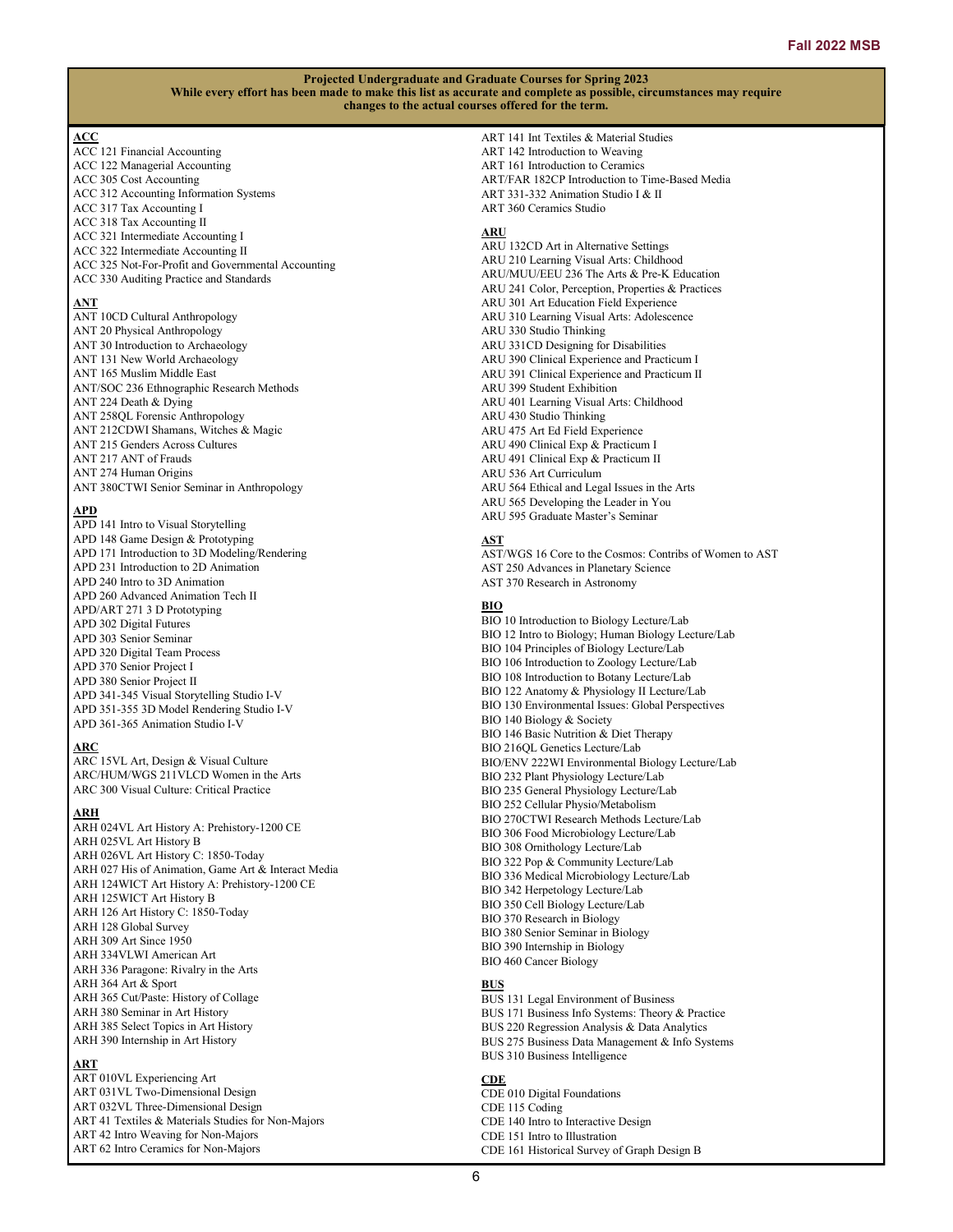#### **CDE Continued**

CDE 220 Print Media Production CDE 231 Advanced Typography CDE 239 Graphic Design II CDE 242 Advertising Design II CDE 253 Illustration II CDE 277 Interactive Design II CDE 280 Integrated Branding CDE 315 Emerging Media Campaigns CDE 356 Creative Coding CDE 361 Restaurant Graphics CDE 364 Poster Design CDE 366 Motion Graphics CDE 367 Package Design CDE 374 Portfolio Seminar CDE 381 Publication Design CDE 382 Advanced Branding CDE 384 Consumer Product Campaign CDE 385 Content Management System CDE 391 Illustration for Design CDE 394 Internship CDE 397 Capstone CDE 398 CDE Professional Practices CDE 399 Student Exhibition CDE 503 Grad Sem Unconventional Typo CDE 516 Grad Communication Design Studio

#### **CFT**

CFT 241 Textiles & Material Studies II CFT 331-335 Weaving Studio I-V CFT 341-345 Textiles Studio I-V

#### **CHI**

CHI 102 Elementary Chinese II CHI 221 Chinese Cult thru Lit & Film

#### **CHM**

CHM 20 Introduction to Chemistry Lecture/Lab CHM 100 General Chemistry I Lecture/Lab CHM 102 General Chemistry II Lecture/Lab CHM 214VL Organic Chemistry I Lecture/Lab CHM 216WI Organic Chemistry II Lecture/Lab CHM/ENV 220WIQL Environmental Analysis Lecture/Lab CHM 312 Biochemistry II Lecture/Lab CHM 316 Physical Chemistry II Lecture/Lab CHM 318 Advanced Biology Lecture/Lab CHM 340 Analytical Chemistry II Lecture/Lab CHM 370 Research in Chemistry I CHM 371 Research in Chemistry II CHM 372 Research in Chemistry III CHM 373 Research in Chemistry IV CHM 380 Senior Seminar in Chemistry

#### **CMP**

CMP 201 Intro Res Writing HIS & SOC St CMP 202 Analytical Writing

## **COM**

COM 10 Fundamentals of Oral Communication COM 105 Bus. & Prof. Presentations COM/WGS 130 Interpersonal Communication COM 140 Intro to Communication Studies COM 170 Introduction to Public Relations COM 201 Storytelling COM 211 Prod & Perf for Young Adults COM 212WICT Introduction to Mass Communication COM 215 Small Group Communication COM 217 Music & Spoken Word COM 227CTWI Rhetorical Theory & Criticism COM 235 PR Cases and Campaigns COM 237 Women Writers & Performances COM 274 Organizational Communication COM 240CTWI Survey of Communication Theory COM 305 Theories of Emerging Social Media

COM 311 Crisis Communication COM/ENG 314 Social Media Analytics COM 315 International Communication COM 340 Comm. Research & Writing COM 380 Senior Capstone Experience

## **COU**

COU 508 Research Meth in Counseling COU 518 Prof Ori Ethic Men Health Prof COU 519 Intercultural Issues in Counseling COU 530 Fundamentals of Counseling COU 535 Career Counseling/Life Span COU 546 Group Processes Seminar COU 548 Counseling Theories Seminar COU 562 Intro to Prob of Addiction COU 580 Practicum in Counseling COU 590 Supervised Counseling Experience COU 594 Field Experience Clin Counseling

## **CRJ**

CRJ 10 Introduction to Criminal Justice CRJ 101 Introduction to Policing CRJ 121 Introduction to Law CRJ 170 Intro Security Management CRJ 175 CRJ Organizations & Systems CRJ 181 Criminal Law CRJ 182 Criminal Procedure CRJ 215 Intro Crime Mapping & Analysis CRJ 221CM Juvenile Justice System CRJ 250 Criminology CRJ 271 Substance Abuse & Crime CRJ 272 Community Corrections CRJ 274 Policy, Punishment & Society CRJ 301 Investigation/Intelligence CRJ 320 Evidence CRJ 362CPWI Research Methods in CRJ CRJ 380CTWI SR Seminar in CRJ CRJ 390 Internship I CRJ 530 Legal Issues/Crim Justice

#### **CSC**

CSC 101 Computer Applications CSC 111 Computer Forensics CSC 120CPVL Intro to Creative Graphical Coding CSC 122 Client-side Web Development CSC 123 Introduction to Scientific Programming CSC 125CT Discrete Mathematics for CSC I CSC 135 Computer Science I CSC 136CP Computer Science II CSC 150 Ethical, Legal & Professional Impacts of the Dig Age CSC 223 Advanced Scientific Programming CSC 225 Discrete Math for Comp II CSC 237 Data Structures CSC 240 Foundations of Game Development CSC 242 Server-Side Web Development CSC 252 UNIX: Administration & Scripting CSC 253 Information Technology Systems CSC 273 Computing Systems Integration CSC 310 Programming Languages CSC 311 Computer Networks CSC 323 Three- Dimensional Game Development CSC 342 Web Technologies CSC 351 Digital Forensics CSC 354WI Software Engineering I CSC 355WI Software Engineering II CSC 402 Data Structures II CSC 411 Advanced Networking CSC 421 Web-based Software Design & Dev CSC 512 Network Architectures & Pro CSC 555 Applied Cryptography CSC 558 Data Mining & Predictive Analytics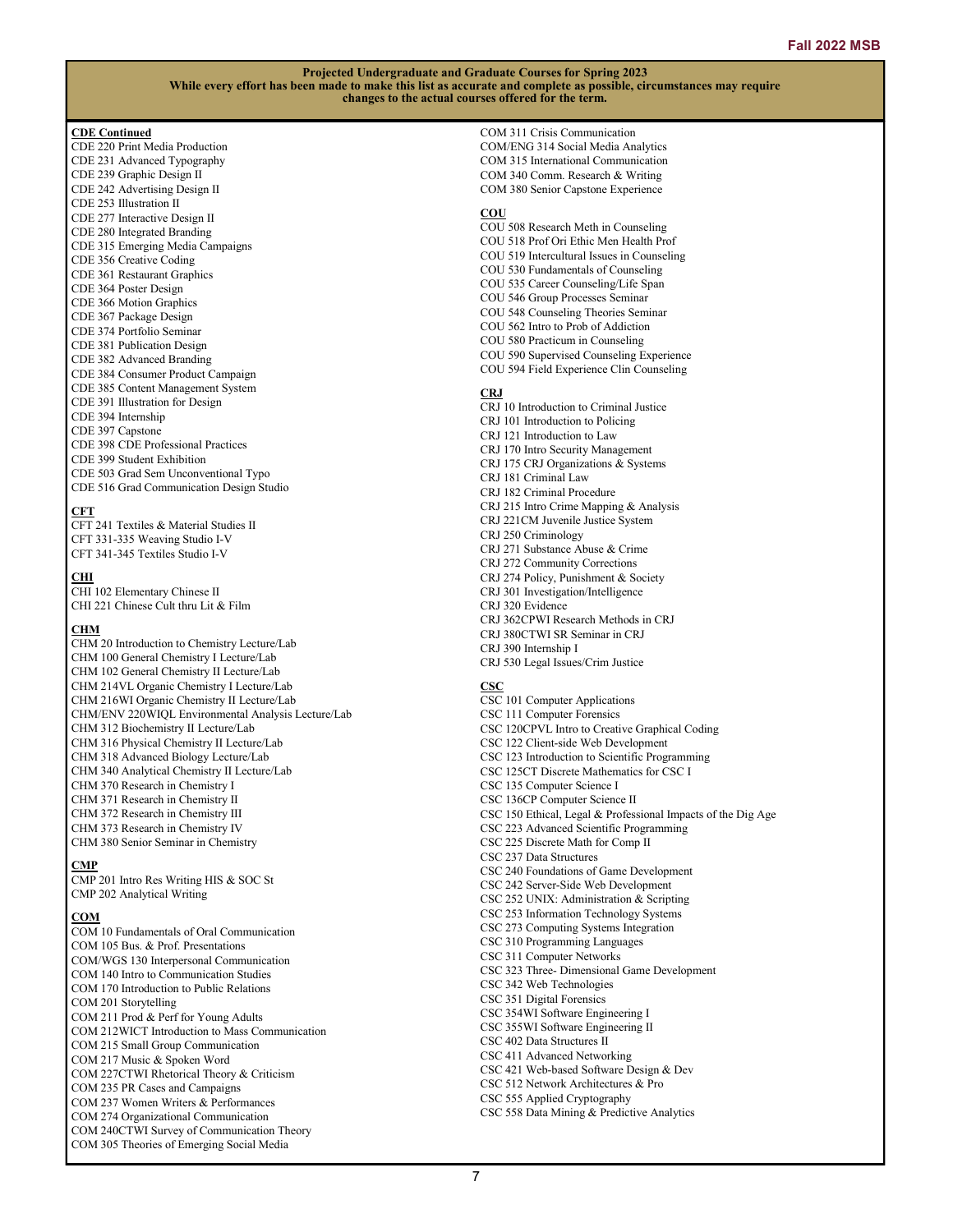## **CTM**

- CTM 10 Introduction to Cinema, TV & Media CTM 50 Audio Productions
- CTM 55 Fundamentals of Studio Production
- CTM 70WI Scriptwriting CTM 130VLCT Media Theory and Aesthetics
- CTM 160 Cinematography
- CTM 205 Narrative Video Production
- CTM 206 Masterpieces in Film History
- CTM 211 Post 9/11 Cinema
- CTM 220 Media Law & Ethics Digital Age
- CTM 271 Graphics for Digital Media
- CTM 350 Documentary
- CTM 365CP Post-Production
- CTM 369 Field/Post-Production Practicum
- CTM 375 Live Event
- CTM 380 Senior Seminar Cinema, TV & Media Production

## **DSC**

DSC 520 Business Intelligence Analytics & Data Visualization DSC 540 Strategic Decision making

## **EDU**

EDU 100CT Perspectives on American Education EDU 101CTWI Teaching Pre-K-8: An Explor & Investigation EDU 120CD Hip Hop & Multicultural Education EDU 150CD Meeting the Instruct Needs of Eng Lang Learners EDU 411 Methods for Teach Foreign Lang to E Sec Lang Learn EDU/MLS 428 Culture and Diversity of English Learners EDU/MLS 434 Instructional Methodology for English Learners EDU/MLS 435 Lang Acquisition & English Linguistics EDU 500 Methods of Research EDU 541 Supervision & Finance

## **EEU**

EEU 202 Disposition/Advocacy EEU 209 Math Foundations for Pre-K-1 EEU 215 Intro to Early Childhood Education EEU 220VL Children's Literature for Pre-K-4 EEU 225 Assess I: Obs. & Informal EEU 300 Early Literacy Dev & Acquisition Pre-K-1 EEU 301 Teaching Literacy in Grades 2-4 EEU 303WI Language Develop & Teaching Lang Pre-K-4 EEU 304 Teaching Social Studies in Pre-K-4 EEU 305 Teaching Science in Early Childhood EEU 306WI Integrating Principles of Learning Pre-K-4 EEU 309 Teaching Math in Grades 2-4 EEU 325 Assessment II: Form, Sum, Diagn & Bench EEU 390/391 Clinical Experience I & II: Pre-K-4 EEU 596/597Clinical Experience I & II: Pre-K

#### **EGR**

EGR 230 Strength of Materials

#### **ELU**

- ELU 212CD Diverse Learner/Mid-Level Learners
- ELU 226 Teaching Mid-Level Theory & Practice
- ELU 312 Culturally Responsive Teach for ENG Lang Learners
- ELU 331 Teaching Assess. Lit/Middle Level
- ELU 353 Lang Dev. Reading Assessment & Interventions
- ELU 392/393 Clinical Experience I & II: Mid-Level
- ELU 571 App of Current Elem Educational Topics ELU 595/596 Spec Teach Mid-Level Clin I & II
- 

## **ECO**

ECO 100 Introduction to Economics ECO 110 Principles of Macroeconomics ECO 120 Principles of Microeconomics ECO 205 Intermediate Microeconomics ECO 345 Econometrics ECO 360CD International Trade and Finance **ENV**

ENV 100 Intro to Environmental Science Lecture/Lab

ENV/GEL 210 Environmental Geology Lecture/Lab ENV/CHM 220WIQL Environmental Analysis Lecture/Lab ENV/BIO 222WI Environmental Biology Lecture/Lab ENV 380 Senior Seminar in Environmental Science

## **FAR**

FAR 014 Drawing for Non-Art Majors FAR 015 Drawing I FAR 016 Drawing II FAR 61 Intro to Darkroom Photo for Non-Major FAR 62 Digital Photo for Non-Art Major FAR 110 Studio Practices FAR 111 Intro to Painting FAR 141 Intro to Printmaking FAR 151 Intro Life Drawing FAR 161 Intro Photography-Darkroom FAR 162 Intro to Photo: Digital FAR 171 Intro to Sculpture FAR/ART 182CP Intro to Time-Based Media FAR 220-225 Topics in Drawing I-VI FAR 337-339 Themes Practice in Photo FAR 385 Selected Topics in Studio Arts FAR 386 Digital Sculpture FAR 398 The Business of Art FAR 399 Student Exhibition

#### **FAS**

FAS 230 Works on Paper Studio FAS 300-305 Intro to Time Based & Exper Media Studio I-VI FAS 310 Painting Studio FAS 320 Drawing Studio FAS 340 Printmaking Studio FAS 360 Photography Studio FAS 370 Sculpture Studio FAS 380 Lithography Studio

#### **FIN**

FIN 350QL Financial Management FIN 355 Investment Portfolio Management FIN 360 Financial Markets and Institutions FIN 365 Multinational Financial Management FIN 375WICT Applied Investment Management FIN 385 Insurance Planning FIN 389 Financial Planning Capstone

## **FRE**

FRE 101 Elementary French I FRE 102 Elementary French II FRE 103 Intermediate French III FRE 104 Intermediate French IV

## **FYS**

FYS 100 First Year Seminar

## **GEG**

GEG 10 Elements of Physical Geography GEG 20CD Elements of Cultural Geography GEG 101 World Regional Geography GEG 112 Geography of Pennsylvania GEG 140 Geography of Europe GEG 220 Economic Geography GEG 274 Introduction to GIS GEG 304 Weather Analysis GEG 310WI Urban Geography GEG 330 Cartography GEG 333 Advanced GIS GEG 347 Remote Sensing of the Environ Lecture/Lab GEG 372 Selected Topics in Geography GEG 380CTWI Senior Seminar in Geography **GEL** GEL 1 Dinosaurs

GEL 20 Introduction to Geology Lecture/Lab GEL 100 Physical Geology Lecture/Lab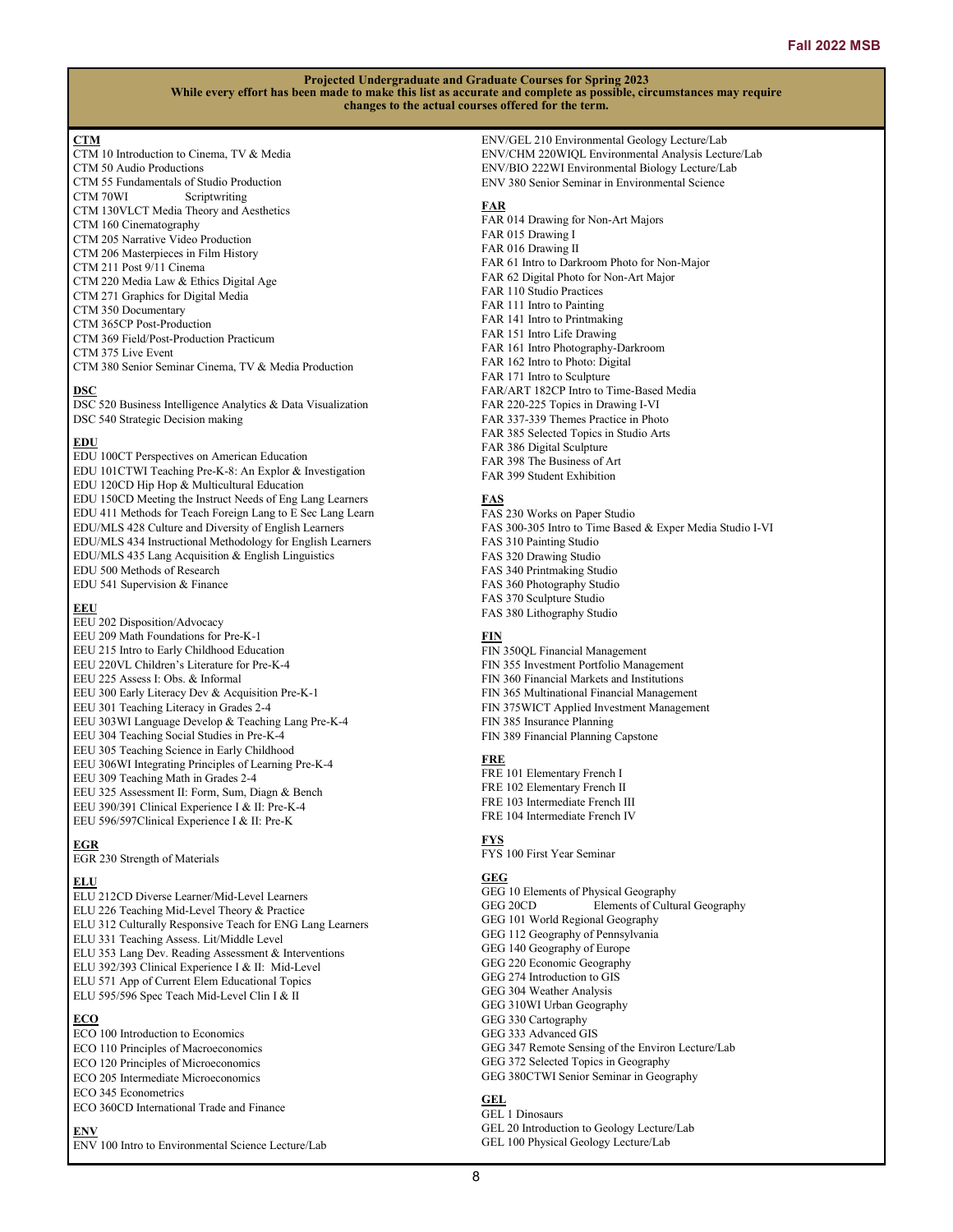#### **GEL Continued**

- GEL 102 Elements of Historical Geology Lecture/Lab GEL/ENV 210 Environmental Geology Lecture/Lab GEL 230WI Paleontology Lecture/Lab GEL 302 Economic Geology GEL 304CT Structural Geology Lecture/Lab
- GEL 316VL Petrology & Geochemistry Lecture/Lab
- GEL 362QL Hydrogeology
- GEL 368 Research in Geology I
- GEL 369 Research in Geology II
- GEL 380WI Senior Seminar in Geology

#### **GER**

- GER 102 Elementary German II GER 104 Intermediate German IV
- GER 212CM German Compos & Convers II GER 217 German Comics in English
- GER 325 Advanced Syntax & Stylistics I

## **HEA**

HEA 102 Intro to Health/Wellness

#### **HIS**

 $\overline{HIS}$  14 History of Civilization (A) HIS 15 History of Civilization (B) HIS 25 U.S.: Formative Years and the Federal Republic HIS 26 History U.S: Emergence of Modern America HIS 120 History of Pennsylvania HIS 151 East Asia to 1800 HIS157QL American Population History HIS 204 History of Gender Dynamics in Africa HIS 234 History of France: 100BC-Pres HIS 235 Europe of the World Wars HIS 257 Intro to Public History HIS 325 Middle Ages HIS 378 Seminar Historical Method HIS 380 Senior Seminar in History

## **HLS**

HLS 200 Homeland Sec & Emergency Mgmt HLS 310 Terrorism & Counterterrorism

## **HUM**

HUM/ARC/WGS 211VLCD Women in the Arts

## **INT**

INT 10 Intro to International Studies

## **LDR**

LDR 515 Ethics and Social Responsibility LDR 535 Managing Programs and Projects

#### **LLT**

LLT 320 Resources for Child/Adult LLT 321CPVL Tech 21 Century Educator LLT 340 MGM of Info & Tech Centers LLT 350 Curate Print Digital Collect LLT 360 Org Info, Metadata & Lib Tech LLT 365 Emerging Tech for Educators LLT 370 EDU Program of the Library LLT 385 Digital Portfolios LLT 398/399 Clinical Exp/Practicum I & II LLT 520 Resources Young Child Adult LLT 521 Tech for the 21 Century Educator LLT 535 Distance Ed/K-12 Educator LLT 540 MGM of Info & Tech Centers LLT 550 Curate Print Digital Collect LLT 555 Build Online/Class Instruction LLT 560 Org Info, Metadata & Lib Tech LLT 565 Emerging Tech for Educators LLT 575 Methods of Research LLT 585 Digital Portfolios

#### LLT 598/599 Clinical Exp/Practicum I & II

## **MAR**

MAR/BIO 226 Marine Biology Lecture/Lab MAR 364 Physical Oceanography Lecture MAR 380 Senior Seminar in Marine Science

### **MGM**

MGM 210 Principles of Management MGM 327WI Small Business Management MGM 335CM Human Resource Management MGM 351 Operations Management MGM 352CD International Management MGM 360 Business and Social Environment MGM/MKT/SCM 361 Principles of Business Logistics MGM/SCM 363 Transportation Management MGM 380 Senior Seminar in Management MGM 399CTWI Business Strategy and Policy

#### **MKT**

MKT 210 Principles of Marketing MKT 312WI Consumer Behavior MKT 315 Marketing Ethics in Society MKT 320 Marketing Management MKT 340 Retail Management MKT 350 Advertising Management MKT 351 Media Concepts and Planning MKT 360 Marketing Research MKT/MGM/SCM 361 Principles of Business Logistics MKT 363 Marketing Analytics MKT 370CD International Marketing MKT 371 Selected Topics in Marketing

#### **MLS**

MLS/EDU 428 Cultural Awareness/Sensitivity MLS/EDU 434 Inst Methodology for English Learners MLS/EDU 435 Lang Acquisition & English Linguistics

### **PAG**

PAG 10 Introduction to PA German Studies

#### **PHI**

PHI 15CT Critical Thinking PHI 20CT Introduction to Logic PHI 30CT Introduction to Philosophy PHI 40CDCT Introduction to Ethics PHI 113 Environmental Philosophy PHI 116 Ancient Philosophy PHI 130 Asian Philosophy PHI 140CT Symbolic Logic PHI 345CTWI Metaphysics

#### **PHY**

PHY 20 Introduction to Physics Lecture/Lab PHY 42 General Physics II Lecture/Lab PHY 102 Physics II Lecture/Lab PHY 214 Introduction to Subatomic Physics PHY 230 Optics Lecture and Lab PHY 315WI Advanced Physics Lab PHY 316 Electromagnetism I PHY 327 Thermodynamics & Statistical Mechanics PHY 350 Instrumentation in Physics PHY 360 Quantum Mechanics I

#### **POL**

POL 10 American Government POL 20 International Relations POL 30 Introduction to Comparative Politics POL 40 Introduction to Political Theory POL 101WI Social Research Design & Writing POL 133 Politics of Cuba & the Caribbean POL 140 Law and Society POL/PSY/SOC 200QL Statistics for Social & Behavior Science POL 201CPQL Empirical Political Analysis POL 225CT Planning & Decision Making POL 227 The Causes of War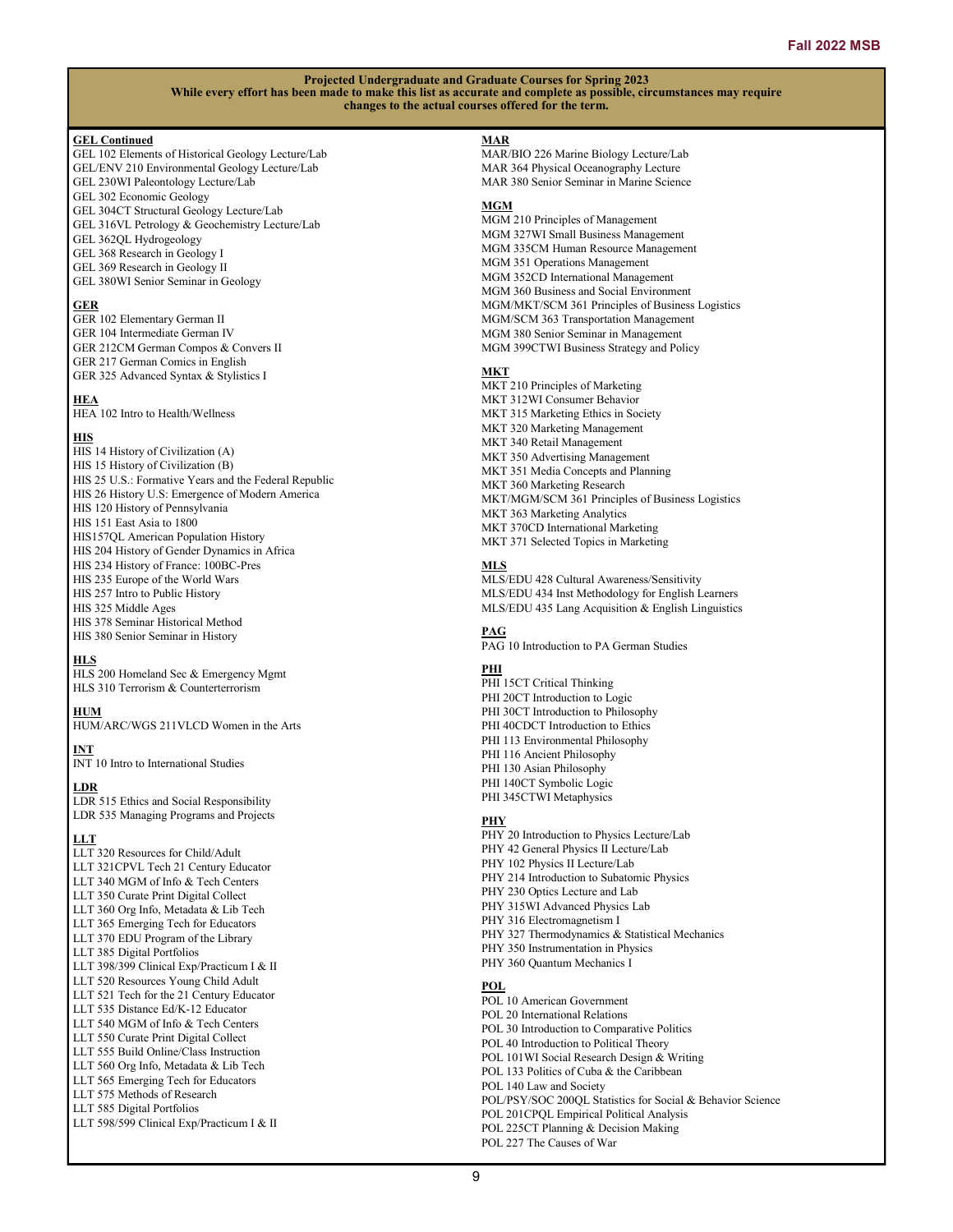## **POL Continued**

- POL 346 Public Budgeting & Fiscal Management POL 347 Human Resource Management POL 380 Senior Seminar in Political Science POL 465 Administrative Law
- POL 518 Budgeting & Decision Making
- POL 538 Program & Policy Evaluation
- POL 581 Professional Seminar

## **PRO**

PRO 100WI Intro to Business for Non-Business Majors PRO 232WI Practical Leadership

#### **PSY**

- PSY 11 General Psychology PSY 110 Child Psychology PSY 120 Adolescent Psychology PSY 125 Life Span Development PSY 200/POL/SOCQL Statistics for Social & Behavior Science PSY 202 Psychology of Personality PSY 205CD Psychology of the Black Experience PSY 215CD Psychology of Prejudice PSY 220 Industrial/Organizational Psychology PSY 240 Social Psychology PSY 250 Abnormal Psychology PSY 270CTWI Experimental Psychology PSY 310CTQL Principles of Measurement PSY 311 Psych of Learning, Motivation, & Emotion PSY 312 Sensation & Perception PSY 325 Physiological Psychology PSY 331 Health Psychology PSY 340 Cognitive Psychology PSY 355 Organizational Dev. & Change PSY 360 Introduction to Clinical Psychology PSY 379 History & Systems of Psychology PSY 380WI Senior Seminar in Psychology PSY 530 Life Span Development
- PSY 565 Theories of Learning

#### **SEU**

SEU 312/313WICD Principles of Learning and Lab SEU 342/343WIVL Principles of Teaching and Lab SEU 390/391 Clinical Experience & Practicum I & II (SCI) SEU 390/391 Clinical Experience & Practicum I & II (SOC) SEU 390/391 Clinical Experience & Practicum I & II (ENG) SEU 390/391 Clinical Experience & Practicum I & II (MAT) SEU 390/391 Clinical Experience & Practicum I & II (MLS) SEU 526 Data Driven Decision Making SEU 535 Class Management for the Inclusive Classroom SEU 544 Action Research Teacher Leader SEU 567 Curriculum of the Secondary School-Aligned System

## **SCI**

SCI 220 Practical Scanning Electron Microscopy SCI 240 The Writing Scientist SCI 250 Scientific Storytelling

#### **SCM**

SCM 260 Principles of Supply Chain Management SCM/MKT/MGM 361 Principles of Business Logistics SCM/MGM 363 Transportation Management SCM 366 Enterprise Systems and Integrated Business Processes

## **SOC**

SOC 10CD Principles of Sociology SOC 110 Contemporary Social Problem SOC 120 Marriage and the Family SOC 122CD Intimate Relationships SOC 160 Sociological Imagination SOC 165 Social Inequality SOC/PSY/POL 200QL Statistics for Social & Behavior Science

- SOC 207 Families & Social Class SOC/WGS 217 LGBQT Studies
- SOC 220CD Juvenile Delinquency

#### SOC 222 Rural Poverty

SOC 235CDWI Sociology of Gender SOC/ANT 236 Ethnographic Research Methods SOC 247WI Environmental Sociology SOC 350CDWI Methods of Social Research SOC 380WI Senior Seminar in Sociology

#### **SOW**

SOW 705 Social Work Teacher-Scholar II SOW 725 Intervention Research

#### **SMS**

SMS 101 Intro to Social Media Theory & Strategy SMS 380 Social Media Theory & Strategy Capstone

#### **SPA**

SPA 101 Elementary Spanish I SPA 102 Elementary Spanish II SPA 103 Intermediate Spanish III SPA 104 Intermediate Spanish IV SPA 212 Spanish Composition SPA 213 Advanced Conversation in Spanish SPA 214 Written & Oral Com-Spanish Speak Heritage Learners SPA 225 Intro to Spanish/English Translation SPA 363 Spanish & Entrepreneurship SPA 368 The Caribbean: Race, Gender & Cultural Politics

## **SPT**

SPT 160 Intro to Sport Management SPT 195QL Accounting Survey for Sport Management SPT 201 Sci Basis for Human Movement SPT 205 Sport Behavior SPT 212CM Sport PR and Communication SPT 222 Fundamentals of Coaching SPT 230 Leadership & Team Building in SPT SPT 236 Personal Selling in Sport SPT 260 Principles of Sport Finance SPT 265 Gov & Organization in Sport SPT 270 Sport & Society SPT 285 Sport Marketing SPT 290WI Fundamentals of Sport Law SPT 305 Emergency Care & Risk Man SPT 313 Sport Analytics SPT 320CT Sport Ethics SPT 330WI Event and Facility Management SPT 335 Methods & Evaluations in Athletics SPT 340 Coaching Internship SPT 345CD International Sport Business SPT 350 Internship in Sport Management

#### **SPU**

SPU 101 Early Intervention for Stud w/ Disabilities SPU 201CD Cognitive Development Standards SPU 204 Anatomy Eye/Assess Students w/ Visual Impairments SPU 216 Evidence-based Pract. In Math for Stud with Dis SPU 221 Assessment of Students with Visual Impairments SPU 300 Reading/Writing/Other Braille Code SPU 313 Making Content Area Inst Access for Stud with Disabil SPU 314 Students with Disabilities-Inclusive Settings SPU 316WI Literary Development and Instruction SPU 317 Intensive Read Wri, Math Intervention App SPU 318 Assessments and Instructional Methods SPU 320CT Special Education Process and IEP Dev SPU 322 High Incidence Disabilities SPU 327 Trans, Self-Deter & Self Advocacy for Adol & Ad w/ Dis SPU 328 Pos Behavioral Intervention & Support SPU 330 Low Incidence Disabilities SPU 390/391 Clinical Experience & Practicum (VI-1) SPU 392/393 Clinical Experience & Practicum (MPH-1) SPU 514 Stand-Aligned Instruct for Stud w/Disabil in Inc Classrooms SPU 530 Teach Students with Low Incidence Disabilities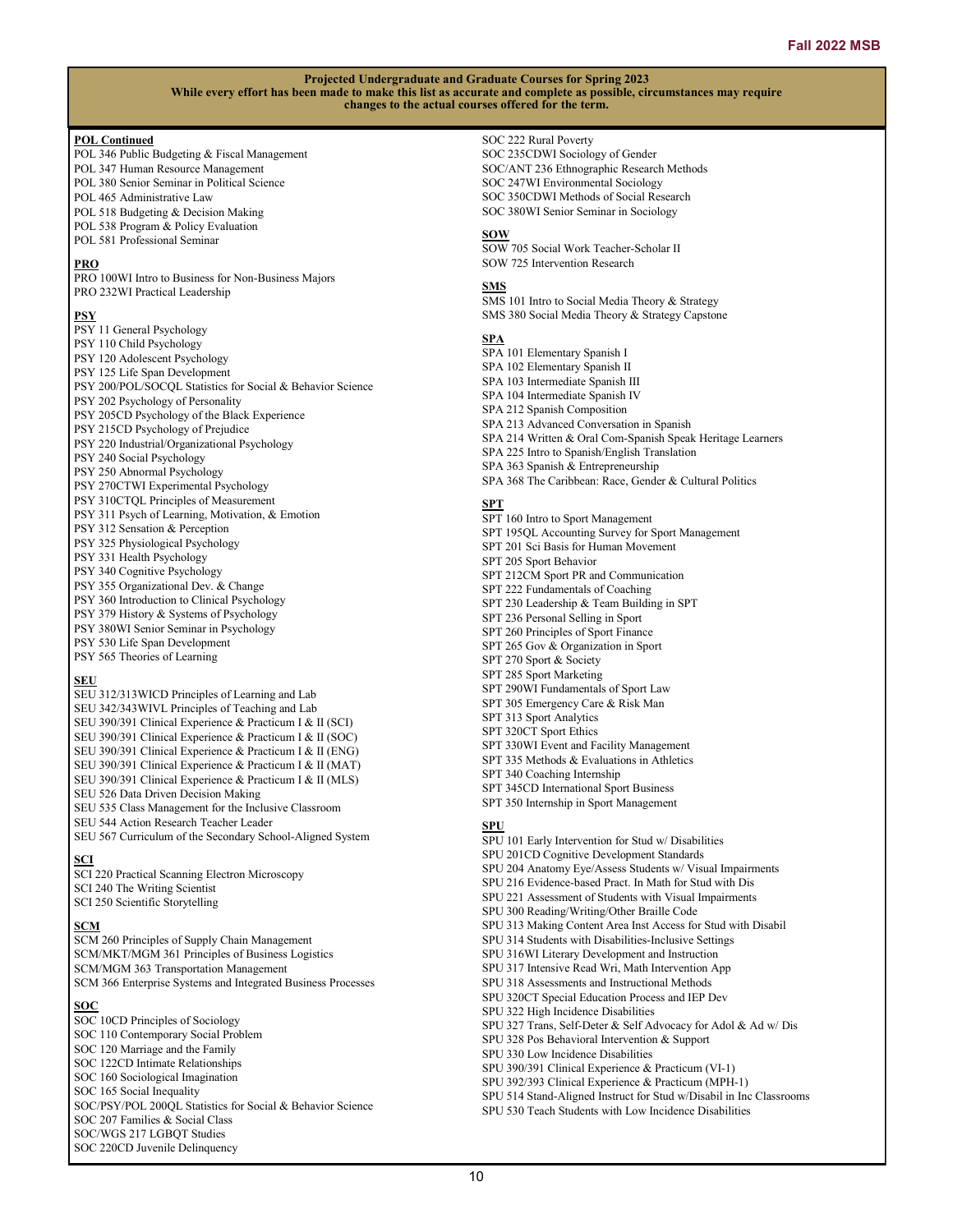## **STA**

- STA 530 Help INT Student Affairs & Higher Edu STA 570 Contemporary College Students STA 572 Seminar in Leadership in Student Affairs
- STA 589 Research Methods in Student Affairs & Higher Ed
- STA 590 Contemporary Issues
- STA 593 Internship in Student Affairs & Higher Ed II

## **SWK**

SWK 100CDCT Intro to SWK & SWL SWK 130CDCT Poverty & Social Welfare SWK 200CMWI Professional Context SWK 250 SWK Prac/Individual: Prac I SWK 255WICD Social Welfare Policy SWK 265 SWK w/Groups/Fam: Prac II SWK 280 SWK Prac w/Comm/Org: Prac III SWK 286 SWK & Substance Abuse SWK/SOC 290 Social Gerontology & SWK SWK 320 Case Mgm: An Interdisciplinary Approach SWK 321 Profess Dimensions of Case Management SWK 328 Child Welfare & SWK Prac SWK 360 Methods/Prac SWK Research SWK 384 Prof Seminar in SWK II SWK 400 Found Hum Behar/Soc Env SWK 450 Found of SW Prac W/Individual SWK 455 Found of Soc Welfare Policy SWK 460 Foundations of SW Res Method SWK 465 Found of SWK Prac w/Groups SWK 480 Found of SWK Prac w/Org SWK 482 Integ Gen SWK Prac Sem I SWK 484 Integ Gen SWK Prac Sem II SWK 500 Fam in the Soc Environment SWK 502 SWK Crisis Intervention with Families SWK 504 Short-term Treatment Mod/SW SWK 507 Diff Assessment Tech/S Workers SWK 508 Maltreatment in Fam: SWK Pr SWK 516 Soc Work in Health Care SWK 520 Comm Social Needs Assessment SWK 524 Program Evaluation & SWK SWK 527 Social Entrepreneurship & SWK SWK 528 SWK & Nonprofit Leadership SWK 529 Fin Sustain of Entrepreneurial SWK SWK 538 Org & Prac/Fam Decision I SWK 539 Org & Prac/Fam Decision II SWK 540 Org & Prac/Fam Decision III SWK 555 App Fam Pol/Fam Serv Prog SWK 559 SW Interv w/Sub Abuse Pop SWK 560 App Methods of SW Research SWK 561 Motivational Interview Skill SWK 574 Family Mediation/Adv SWK SWK 575 Clinical Supervision/SW SWK 582 Adv Theory/Fam SW Prac I SWK 584 Adv Theory/Fam SW Prac II SWK 590 Social Work Practice in Schools SWK 591 Meeting Diverse Needs of Stud with Exceptionality SWK 595 Capstone: SW/Fam Environment SWK 701 Social Work Leadership II SWK 721 Leadership/Teaching Praxis II

#### **WGS**

WGS 10 Introduction to Women's Studies WGS/AST 16 Core to the Cosmos: Contribs of Women to AST WGS/COM 130 Interpersonal Communication WGS/ARC/HUM 211VLCD Women in the Arts WGS/SOC 217 LGBQT Studies